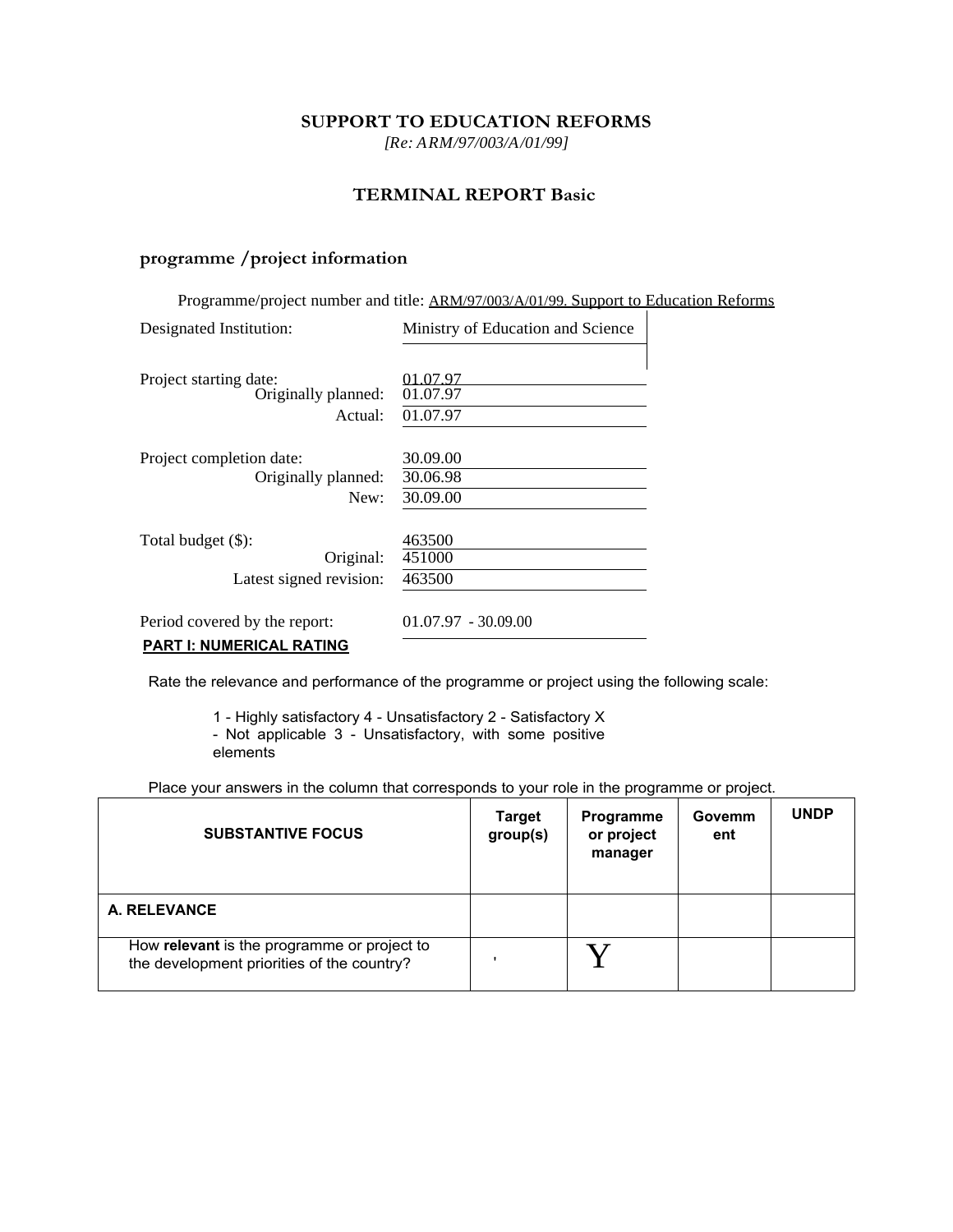| How relevant is the programme or project to                                                             |               |                |  |
|---------------------------------------------------------------------------------------------------------|---------------|----------------|--|
| the promotion of sustainable human                                                                      |               |                |  |
| development? Indicate your rating on the<br>thematic focus which the programme or                       |               |                |  |
| project was designed to address.                                                                        |               |                |  |
|                                                                                                         |               |                |  |
| (a) Poverty eradication and sustainable<br>livelihoods                                                  |               |                |  |
| (b) Protection and regeneration of the<br>environment                                                   | $\frac{2}{x}$ |                |  |
| (c) Gender in development                                                                               |               |                |  |
| (d) Promoting an enabling environment for<br>SHD, including governance                                  |               |                |  |
| To what extent are appropriate beneficiary                                                              |               |                |  |
| groups being targeted by the programme or<br>based<br>project,<br>the<br>following<br>on                |               |                |  |
| considerations?                                                                                         |               |                |  |
| (a) Gender                                                                                              |               | 1              |  |
| (b) Socio-economic factors                                                                              |               |                |  |
|                                                                                                         |               |                |  |
| (c) Geographic location                                                                                 |               |                |  |
|                                                                                                         |               |                |  |
| Given the objectives of the programme or<br>project, are the appropriate institutions being<br>assisted | $\mathsf{f}$  | $\overline{7}$ |  |
|                                                                                                         |               |                |  |

 $\frac{1}{2L}$ 

| <b>B. PERFORMANCE</b>                                                                                                        |  |  |
|------------------------------------------------------------------------------------------------------------------------------|--|--|
| Using the following indicators, rate the<br>contribution of the outputs to the achievement of<br>the immediate objectives: w |  |  |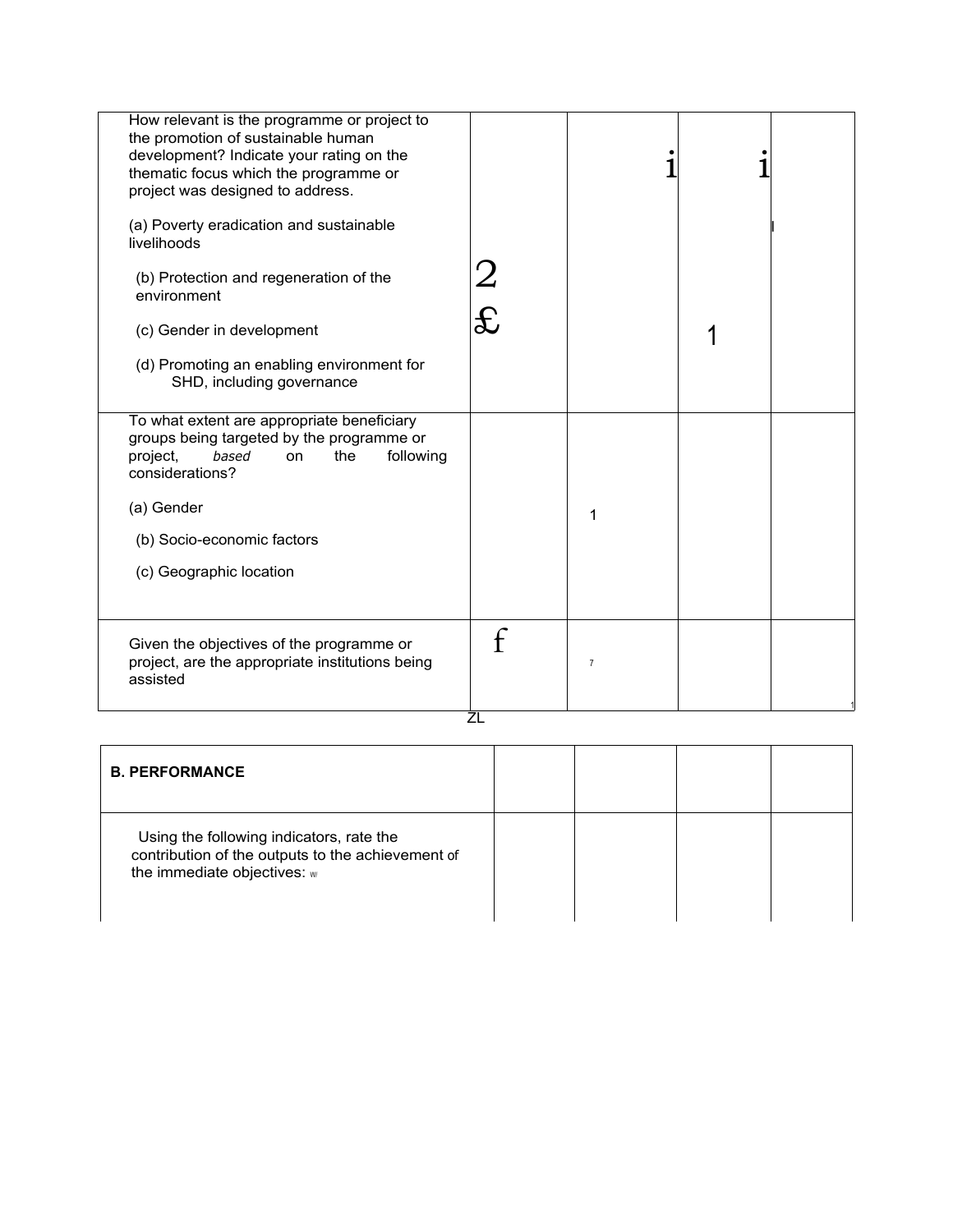| 10 principals from selected schools were trained<br>in managerial, leadership, financial and<br>legislative aspects.<br>10 schools from 48 received and utilized grants in an<br>average amount of US\$8000 through a completely<br>elaborated competitive mechanisms of School<br>Improvement Program<br>100% of 1st and 3 <sup>ro</sup> grades children had an access to<br>three main titles of core textbooks |    |    |  |
|-------------------------------------------------------------------------------------------------------------------------------------------------------------------------------------------------------------------------------------------------------------------------------------------------------------------------------------------------------------------------------------------------------------------|----|----|--|
| 2. Rate the production of target outputs.                                                                                                                                                                                                                                                                                                                                                                         | a  | ŀ∼ |  |
| 3. Are the management arrangements of the<br>programme or project appropriate?                                                                                                                                                                                                                                                                                                                                    |    |    |  |
| 4. Are programme or project resources (financial.<br>physical and manpower) adequate in terms of<br>(a) quantity?<br>(b) quality?                                                                                                                                                                                                                                                                                 |    |    |  |
| 5. Arc programme or project resources being used<br>efficiently to produce planned results?                                                                                                                                                                                                                                                                                                                       |    |    |  |
| 6. Is the programme or project cost-effective<br>compared to similar interventions?                                                                                                                                                                                                                                                                                                                               | i. |    |  |

"' The programme or project manager must list the indicators as reflected in the programme support document or project document or agreed on by the stakeholders.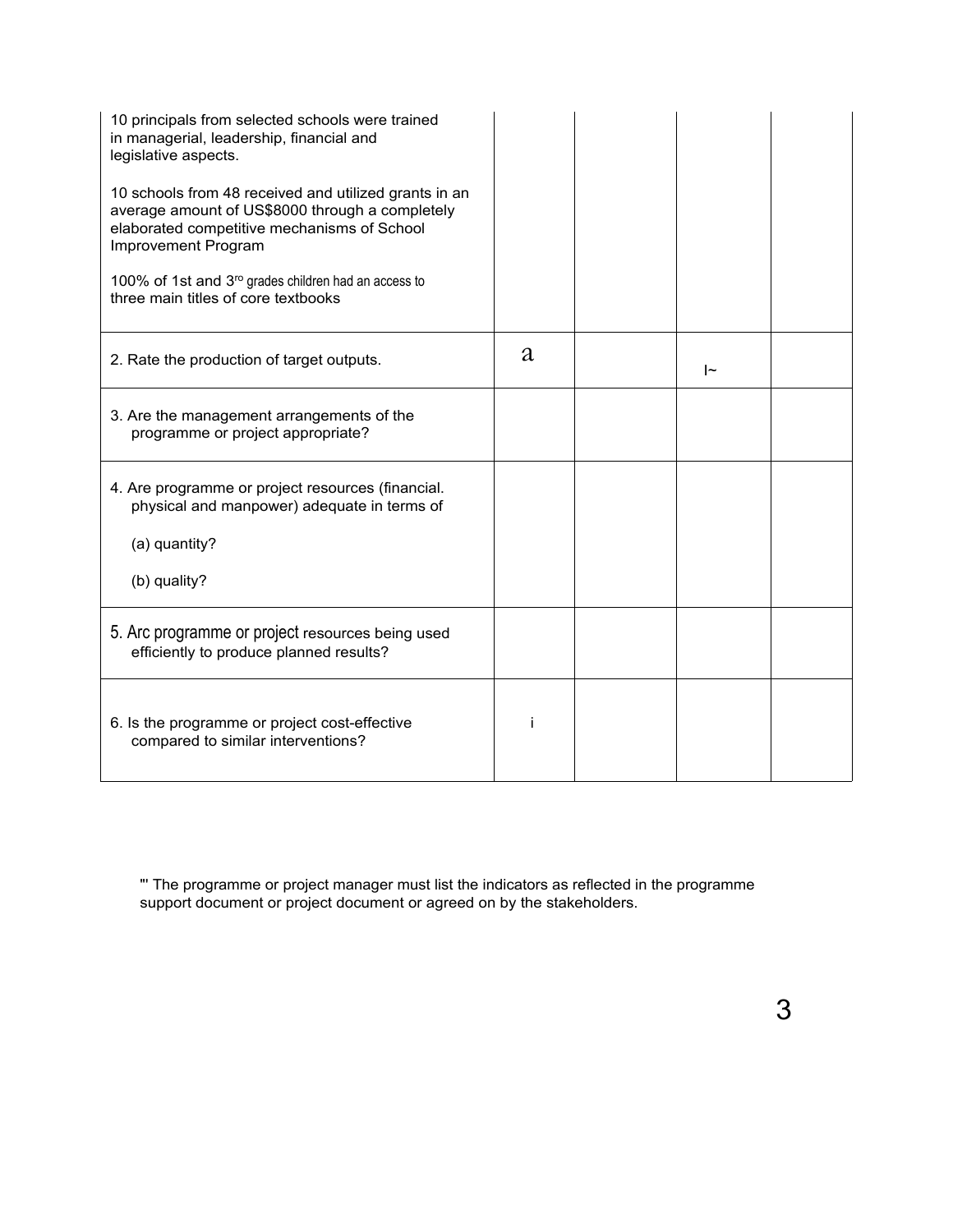| 7. Based on its work plan, how would you rate the<br>timeliness of the programme or project in terms<br>of: |  |  |
|-------------------------------------------------------------------------------------------------------------|--|--|
| (a) Production of outputs and initial results?                                                              |  |  |
| (b) Inputs delivery?                                                                                        |  |  |

Please indicate your overall rating of the programme or project using the following numbers:

1 - Highly satisfactory 2 - Satisfactory 3 - Unsatisfactory, with some positive elements 4 - Unsatisfactory 5 - Not applicable

|                                                                       | <b>Target</b><br>group(s) | Programme<br>or project<br>manager | <b>Government</b> | <b>UNOP</b> |
|-----------------------------------------------------------------------|---------------------------|------------------------------------|-------------------|-------------|
| <b>OVERALL RATING OF THE</b><br><b>PROGRAMME OR</b><br><b>PROJECT</b> |                           |                                    |                   |             |

Explain the basis of your rating, which need not be limited to, or which may be different from, the relevance and performance criteria rated above. For the last year of the programme or project, the overall rating should include an assessment of the potential success of the programme or project as well as its relevance and performance.

#### **PART II: TEXTUAL ASSESSMENT**

1. What are the major achievements of the programme or project vis-a-vis the expected results? Please explain them in detail in terms of potential impact, sustainability of results and contribution to capacity development.

Within the framework of support the new strategyy of competitive textbook procurement in close collaboration with the UNHCR, UNICEF, NRC and USAID the 1st and 3rd grade children were **provided with** main textbooks. The 1st grade children were provided with mathematics, and the 3rd grade children with mathematics and Armenian Reading books.

In the scope of decentralisation of the education system and transition to autonomous schools legal /regulatory framework for autonomous schools was created and training modules for school principals were developed. Training modules consist of 3 parts: Principal as a manager, Principal as a leader and Laws and regulations on education. Principals of pilot schools received training according to the above mentioned training modules.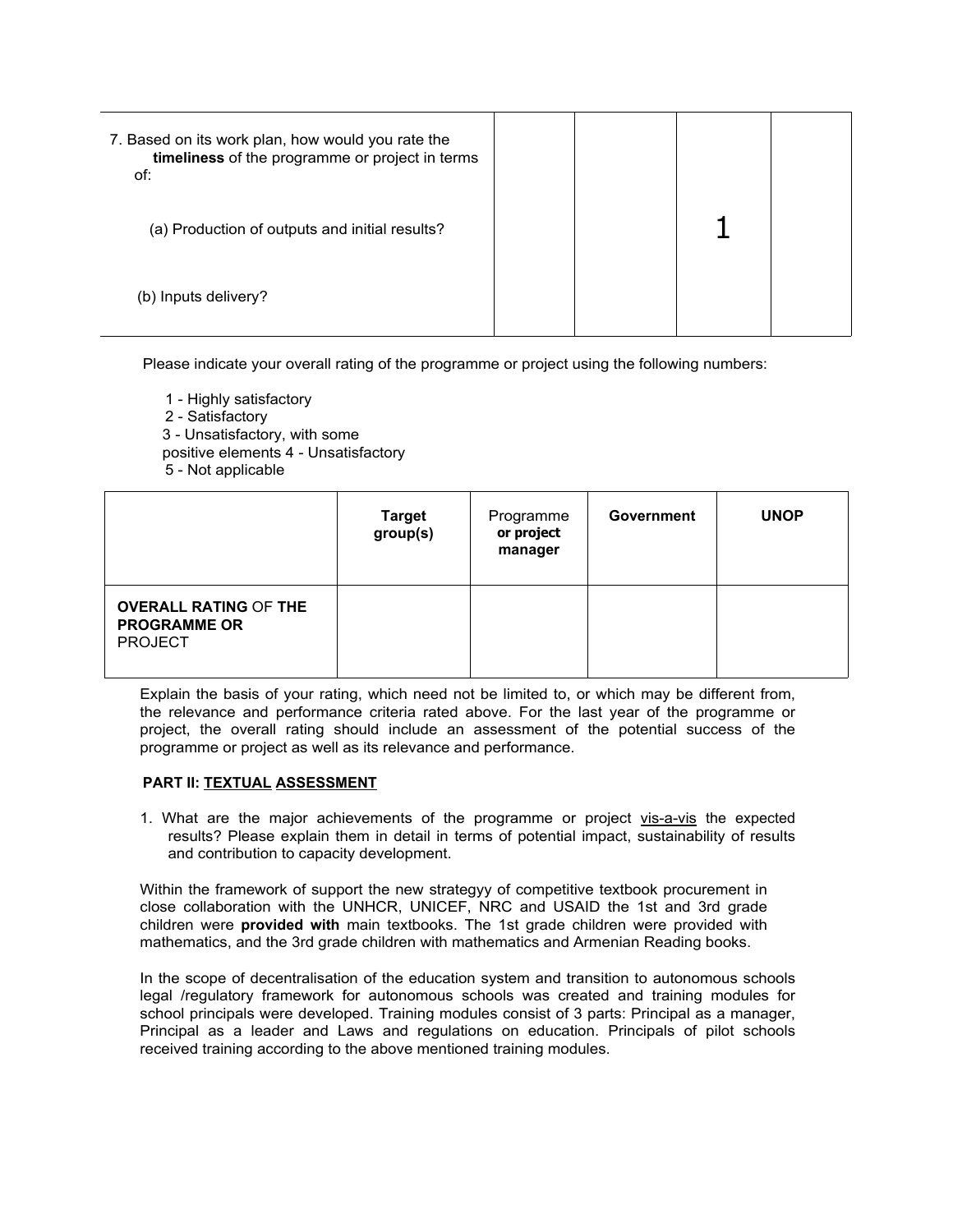Operation Manual for School Improvement Project was developed which comprises regulations on grant submission, selection criteria, monitoring. and provision procedures. Since January 15, 1998 piloting of the SIP project has been implemented in Kotaik marz aiming at testing the SIP project, clarifying the project evaluation criteria, evaluation and selection mechanisms. 10 schools received grants and successfully completed their projects. Due to the SIP project schools were equipped with new facilities. The rendered support enables to provide schools with equipment and education devices. Many schools according to their micro-projects organised computer training, established art centers, laboratories, language labs, sport groups. In the framework of the SIP project a number of teachers received relevant training.

2. What factors affected the achievement of programme or project results?

Poor socio-economic conditions of schools. Deficiency of education sector legal framework, particularly laws and regulations on operation of schools with autonomous status.

3. What lessons (both positive and negative) can be drawn from the experience of the programme or project?

Pilot SIP project helped to improve the **organization** of SIP project components, its implementation mechanisms including promotion, evaluation and monitoring procedures. In general schools were not ready for new ways of management, in some communities there was a low participation of communities due to hard socio-economic conditions, poverty. But there were cases when communities had ownership feelings and assisted schools to overcome the difficulties they face. Introduction of rental scheme enabled parents to pay textbook fees. The 1 <sup>s</sup>' and 3<sup>rd</sup> grade pupils were provided with core textbooks. A sustainable textbook provision system was established through accumulation of rental fees.

4. What are the views of the target groups with regard to the programme or project? Please note any significant gender-based differences in their views.

Many schools involved in the SIP project were pleased with SIP project. It strengthened the school and community ties and increase the role of community in school management. The school principals and the parents are of the opinion that parents should participate in the internal management of the school, as well as other organizational issues. The target groups stressed the importance of the goods and equipment received within the framework of the SIP project. Many principals were pleased with the training organised according to Training Modules.

Parents of primary school children and teachers appreciated the project which gave a chance for children to have main textbooks of core curriculum. They welcomed the textbook rental scheme which facilitated paying fees for textbooks.

5. If the programme or project has been evaluated, what is the implementation status of the recommendations made by the evaluators?

The study on stakeholder's opinion conducted in 1999 by research company "Armenian Environment" has revealed the following outcomes concerning the effectiveness of on-going reforms and problems occurred during the implementation. Reforms in the educational sphere are being evaluated by different stakeholders in general as satisfactory, the marz-school-parent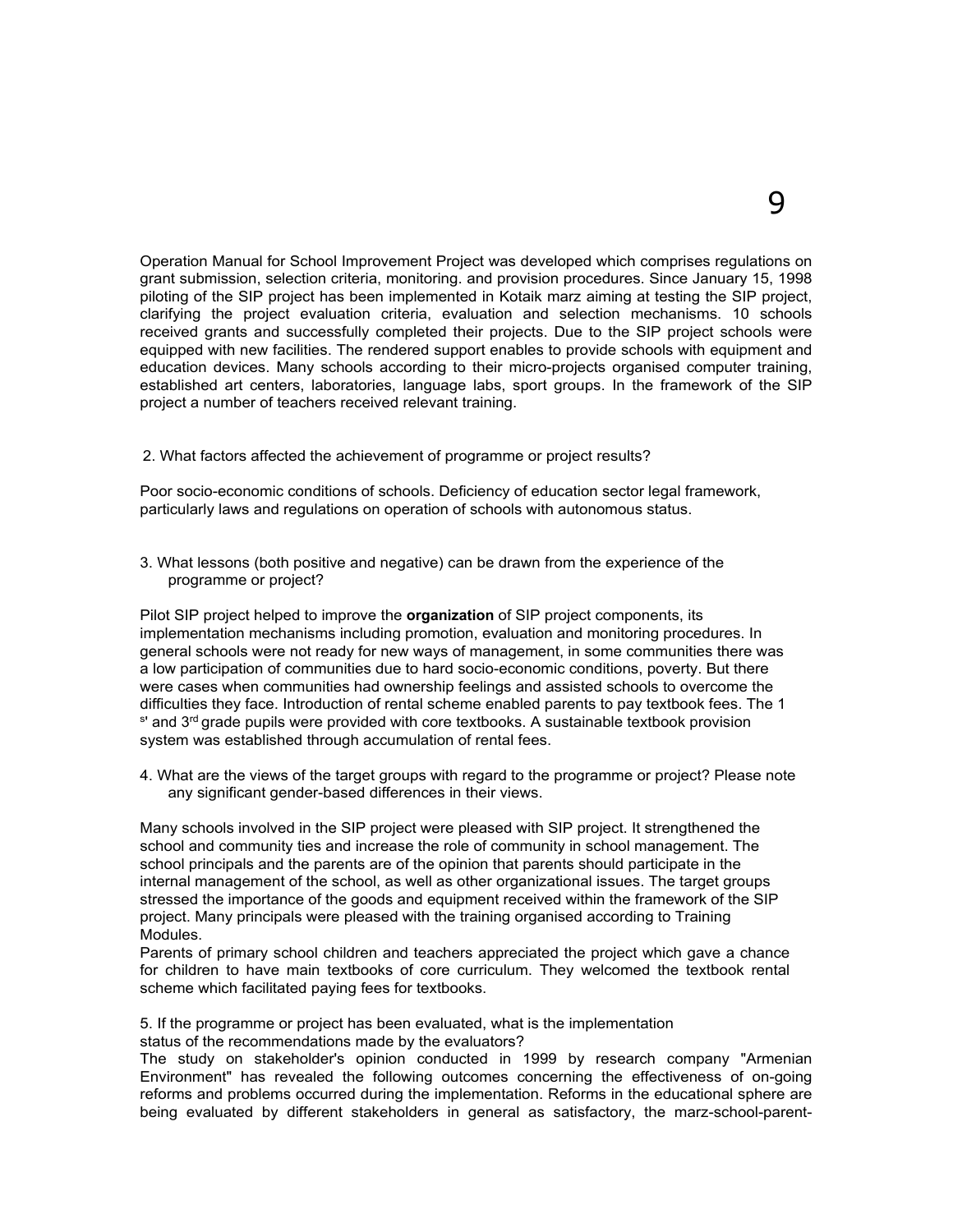community linkage is successful enough, however sometimes, the role of the community members and the parents has been limited to only a few school management issues. All stakeholders unanimously emphasize the importance of parents participation in school governance and decision making, straightening school-parent links, but the degree of participation of parents currently is still low.

The vast majority of the school principals has considered the quality of the new textbooks good, the rest has marked as excellent. As a distinction between old and new textbooks the major part of school

*5 -*

principals have indicated the obvious difference in content, indicating the fact that they are more complicated, develop creative way of thinking and are more national oriented/"Armenian". Half of **the teachers assessed quality of** the new textbooks as good, 1/3 as satisfactory and the rest as excellent. With **regard to** the production quality and in terms of layout 4/5 of teachers assessed them to **be good and excellent.**

6. What activities or steps do you recommend as follow-up to the project? Within the scope of SIP project the monitoring of 10 school micro-projects will be carried out during 2 years. During the monitoring the attention will be paid at project sustainability and the efficient use of received goods and equipment. Further work with communities and PTA's, follow up on sustainability of project components. To **establish** fund for project sustainability.

7. Provide any other information that may further support or clarify your assessment of the programme or project. You may include annexes as you deem necessary.

| For target groups:                       |       |
|------------------------------------------|-------|
| Name<br>$zrs + 1 - Y$ on                 |       |
| Titie<br>≪LC<br>$d$ -i a., 2 $L$ Irv-IO  |       |
| Signature:                               | Date: |
|                                          |       |
| For the programme or project management: |       |
| Narne: u7.ce<br>$r>r$ $ti$ $\sim u$      |       |
| Title:                                   |       |
| Signature: Ire-c-7'2,                    | Date: |
| $\frac{p_e \times 1}{p_e + p_e}$         |       |
|                                          |       |
| Name:                                    |       |
| Title:                                   |       |
| Signature:                               | Date: |
|                                          |       |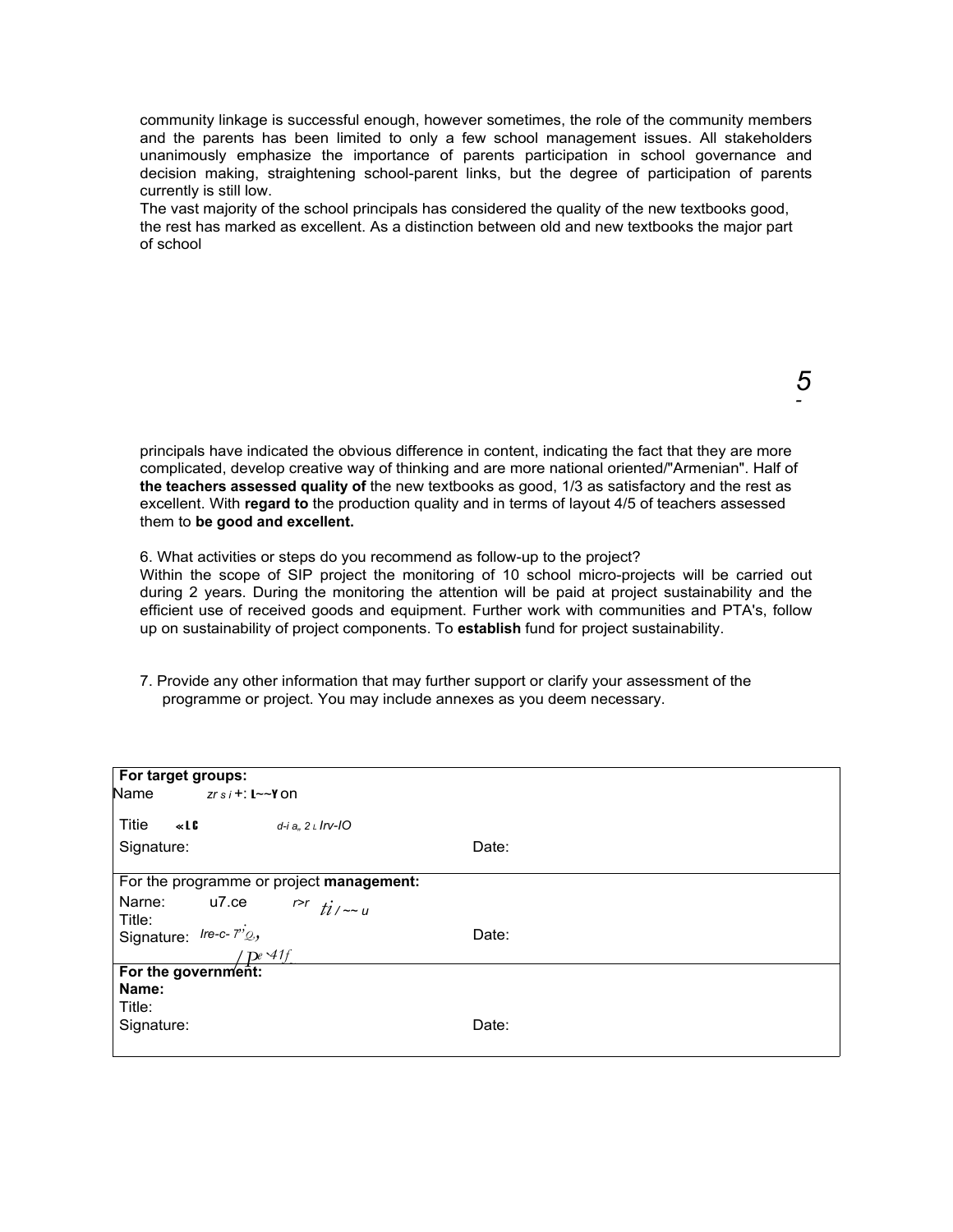| For UNDP:<br>Name:<br>Title:<br>Signature:                                                                                                                                                                                                                                                                   | Date:                                                                                                                                                                                                                                                                                                                                                                                                                                                                                                                                                                                                                                                                                   |  |
|--------------------------------------------------------------------------------------------------------------------------------------------------------------------------------------------------------------------------------------------------------------------------------------------------------------|-----------------------------------------------------------------------------------------------------------------------------------------------------------------------------------------------------------------------------------------------------------------------------------------------------------------------------------------------------------------------------------------------------------------------------------------------------------------------------------------------------------------------------------------------------------------------------------------------------------------------------------------------------------------------------------------|--|
| <b>Output tar9Ms</b>                                                                                                                                                                                                                                                                                         | AhleveM&M' $\cdot$ O <sub>1</sub> !                                                                                                                                                                                                                                                                                                                                                                                                                                                                                                                                                                                                                                                     |  |
| Creation of a basis for education<br>n decentralization and promotion of<br>l autonomy.<br>1t 01<br>raining Modules were issued<br>at 02<br>Il schools from 4R received and<br>utilized grants in an average amount of<br>elaborated <sub>IP</sub><br>competitive na Chaii +n; of<br>Sch iii l Ilnpro enienl | Training of principals was organized according to training modules.<br>10 schools received grants according to a selection mechanisms described in Operation Manual.<br>$\bullet$<br>The pilot SIP project was completed in Kotaik marz and had a good impact on school capacity building and<br>further implementation of SIP project.<br>Edition and review of existing laws land regulations existing in education sector.<br>Study of rules and regulations in terms of management of schools.<br>Development of trainingg modules for school principals<br>Operation Manual foi the School Improvement Program has been prepared.<br>pilot project wa; implemented in Kotaik marz. |  |
| tive 2<br>ding the I st and 3rd grades children<br>hree main textbooks.                                                                                                                                                                                                                                      | 1st and 3rd grades children had an access to three main titles of core textbooks.<br>Tender for textbook printing was announced and contracts were awarded to printing-houses.<br>Distribution was organized by the MoES throughout the country providing all the students with textbooks of<br>Mathematics grade I, 3, and<br>grade 3.                                                                                                                                                                                                                                                                                                                                                 |  |
| 1t 01<br>Ot1 copies of Mathematics for grade<br>orinted.<br>at 03<br>D copies of Armenian Reading book<br>ade 3 were printed.<br>at 04                                                                                                                                                                       |                                                                                                                                                                                                                                                                                                                                                                                                                                                                                                                                                                                                                                                                                         |  |
| copies of Mathematics ('or grade 3<br>orinted                                                                                                                                                                                                                                                                | V                                                                                                                                                                                                                                                                                                                                                                                                                                                                                                                                                                                                                                                                                       |  |

## **PART III: Programme/project summary table**

**Programme or project title and number:** *ARM/97/003/B/99, Support o Education Reforms* **Management arrangement:**

**Desi nated Institution:**

**Pert d,**

**01.07.97**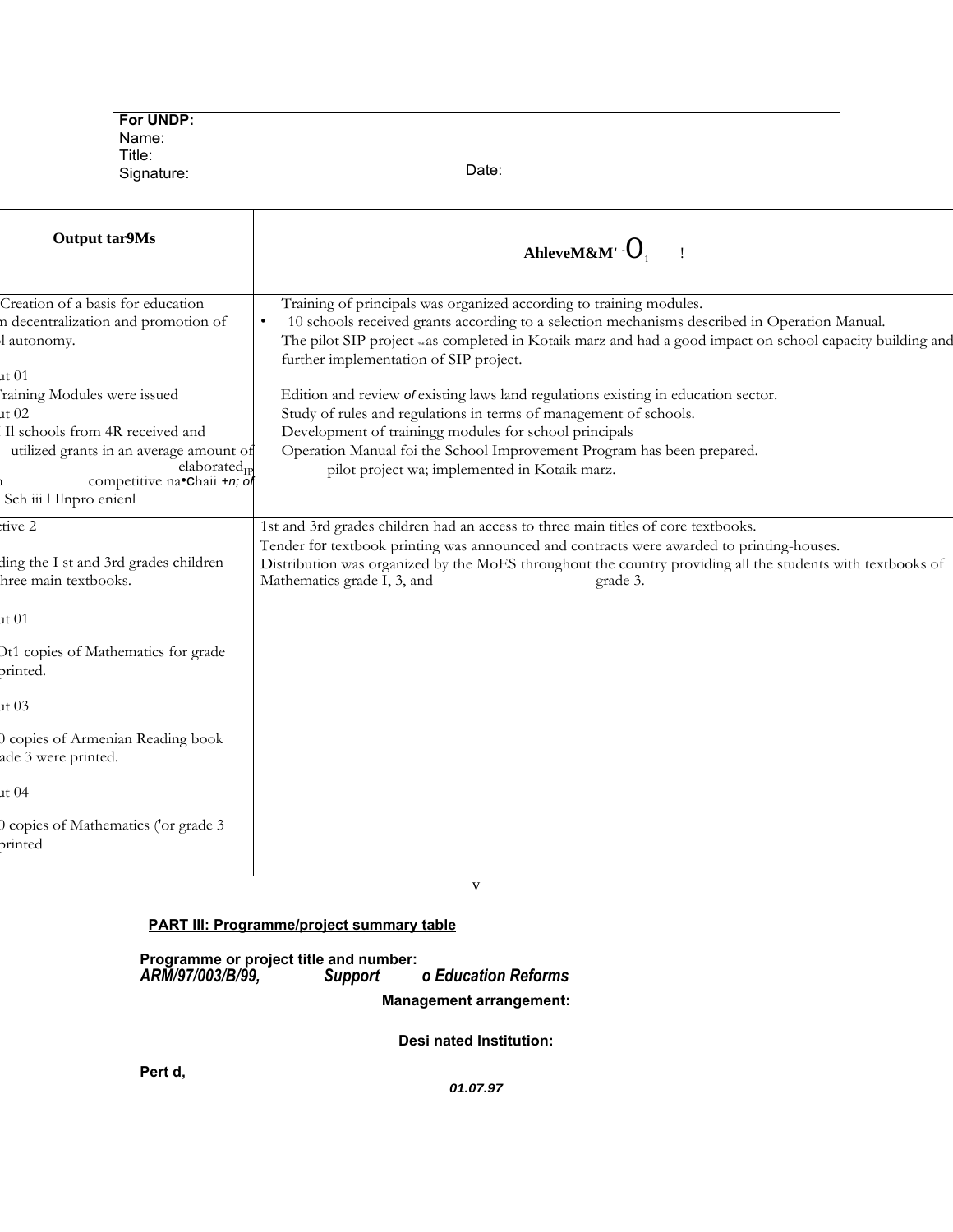#### OVERALL ASSESSMENT

# **Brief analysis of progress achieved In the contribution of the programme or project to the expected results.**

The project is designed to support the Government of Armenia in the preparation of reforms in general education and their implementation to achieve efficient use of public resources while improving quality of service delivery and protecting access for the poor. The development targets of the project aim are to assist the process of education reforms in the country through establishing of some key elements for restructuring of education system.

The main objectives: Creation of a basis for education system decentralization and promotion of school autonomy and Providing the  $2<sup>nd</sup>$  and  $3<sup>d</sup>$  grades children with three main textbooks were achieved. Training modules for school principals were developed and training of principals was organized according to those modules. 10 schools received grants and successfully completed their projects within pilot SIP project. Many schools are continuing and developing their projects. 2nd and 3rd grades children were provided with the three main textbooks: Mathematics for grade 2, Anuenian Reading book for grade 3 and Mathematics for grade 3.